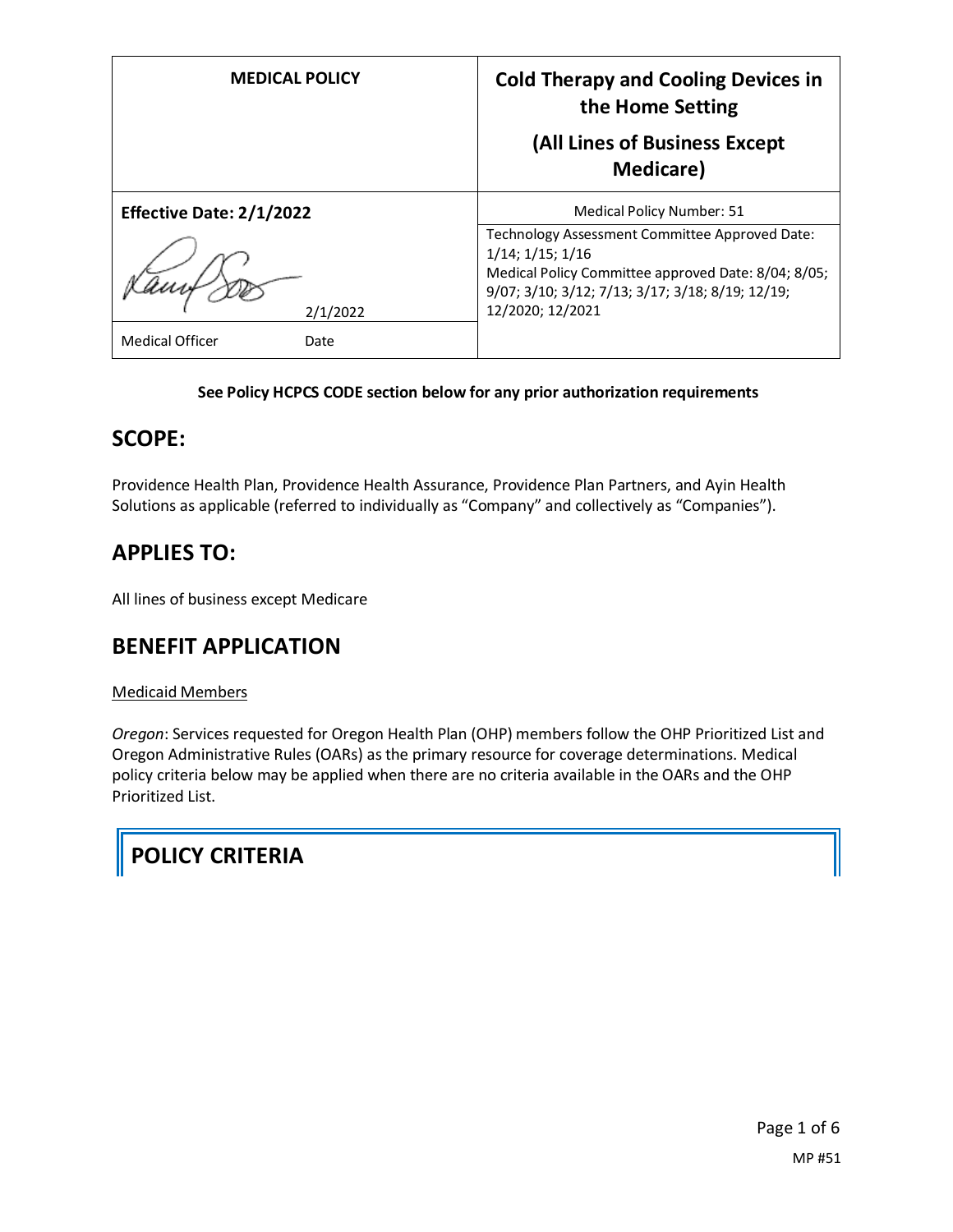#### **MEDICAL POLICY Cold Therapy and Cooling Devices in the Home Setting**

### **(All Lines of Business Except Medicare)**

Note: This medical policy does not address in-facility use of passive or active cooling devices or cold therapy. Use of passive or active cooling devices or cold therapy in a facility, such as a hospital or ambulatory care center, is not separately reimbursable.

- I. Passive or active cooling devices or cold therapy are considered convenience items and are therefore **not medically necessary and are not covered** for any condition including, but not limited to, control of pain and swelling following surgery. Non-covered passive or active cooling therapies may include, but are not limited to, any of the following (A.-C.):
	- A. Gravity controlled cold therapy devices:
		- 1. ArcticFlow Cold therapy system
		- 2. Cryo/Cuff™
		- 3. EBI® Gravity Cold Therapy System
		- 4. Polar Care Cub
	- B. Active cold therapy devices:
		- 1. AutoChill® system
		- 2. BioCryo Cold Compression System
		- 3. Cryotherapy Cold Water Therapy System by Artic® Ice
		- 4. DeRoyal® Cold Therapy Unit
		- 5. EBIce® Cold Therapy System
		- 6. Game Ready™ Accelerated Recovery System
		- 7. Iceman Cold Therapy unit
		- 8. Nanotherm™
		- 9. OPTI-ICE™ Cold Therapy System
		- 10. Polar Care 500, Polar Care 300
		- 11. TEC Iceless Cold Therapy/Compression/DVT Prophylaxis
		- 12. VitalWrap System®
		- 13. Vascutherm™
	- C. Active and passive cooling garments:
		- 1. Chill-Its® cooling vests, hats, headbands
		- 2. Cooltemp Vest
		- 3. FAST® Personal Medical Cooling Suit System
		- 4. HeatShield™
		- 5. Polar Active Cooling Vest
		- 6. Silver Eagle Cooling Vest and headwear
		- 7. SteeleVest® Body Cooling Comfort System™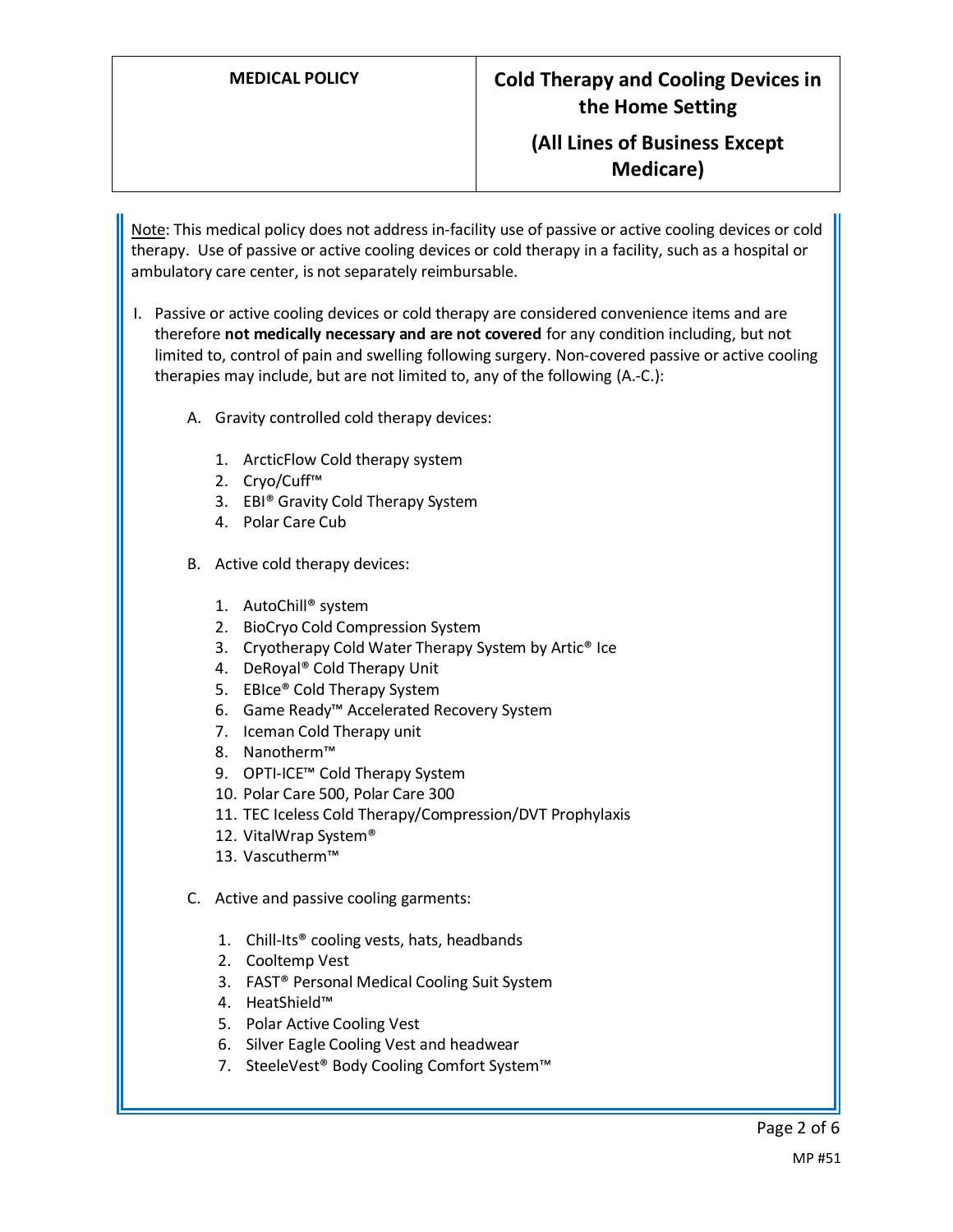### **(All Lines of Business Except Medicare)**

### **BILLING GUIDELINES**

Code E0218 describes a device which has an electric pump that circulates cold water through a pad.

**Note:** Use of passive or active cooling devices or cold therapy in a facility, such as a hospital or ambulatory care center, is not separately reimbursable.

# **HCPCS CODES**

| <b>All Lines of Business Except Medicare</b>                                                    |                                                                                                                                                  |
|-------------------------------------------------------------------------------------------------|--------------------------------------------------------------------------------------------------------------------------------------------------|
| <b>Not Covered</b>                                                                              |                                                                                                                                                  |
| A9273                                                                                           | Cold or hot fluid bottle, ice cap or collar, heat and/or cold wrap, any type                                                                     |
| E0218                                                                                           | Water circulating cold pad with pump                                                                                                             |
| E0236                                                                                           | Pump for water circulating pad                                                                                                                   |
| 0662T                                                                                           | Scalp cooling, mechanical; initial measurement and calibration of cap                                                                            |
| 0663T                                                                                           | Scalp cooling, mechanical; placement of device, monitoring, and removal of device<br>(List separately in addition to code for primary procedure) |
| <b>Unlisted Codes</b>                                                                           |                                                                                                                                                  |
| All unlisted codes will be reviewed for medical necessity, correct coding, and pricing at the   |                                                                                                                                                  |
| claim level. If an unlisted code is billed related to services addressed in this policy then it |                                                                                                                                                  |
| will be denied as not covered.                                                                  |                                                                                                                                                  |
| E1399                                                                                           | Durable medical equipment, miscellaneous                                                                                                         |

# **DESCRIPTION**

The application of cold (e.g., ice packs) and compression (e.g., compressive bandages) to treat musculoskeletal injuries and post-operative orthopedic trauma is well established and accepted for the treatment of strains/sprains, and to reduce pain and swelling before and after surgery in both inpatient and outpatient settings. To facilitate the delivery of cold/compression therapy, a number of device systems have been developed. Both passive, gravity-powered systems and active, pump-controlled mechanical systems are on the market. Some devices may also provide pneumatic compression.

# **REVIEW OF EVIDENCE**

A review of the ECRI, Hayes, Cochrane, and PubMed databases was conducted regarding the use of cooling compression and devices as a treatment of swelling. Below is a summary of the available evidence identified through September 2021.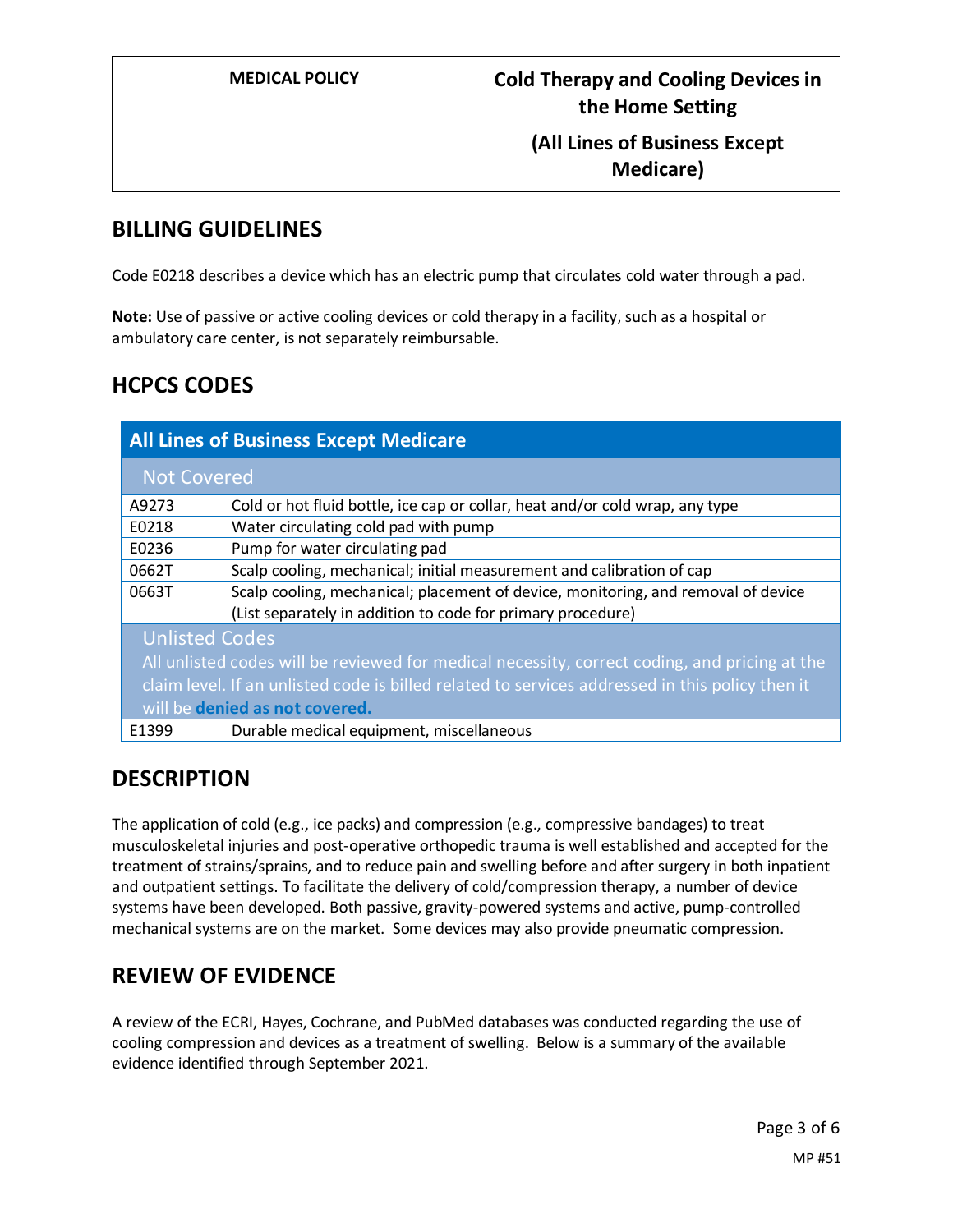• A 2019 (Reviewed in 2021) Hayes review was conducted on the comparative effectiveness of cold compression (CC) therapy for patients undergoing total knee arthroplasty.<sup>1</sup> Eleven randomized trials comparing CC therapy with an active comparator were included in the analysis. Across studies and comparators, outcomes were similar between CC therapy and standard treatments. There was no difference in length of hospital stay in 4 of 5 studies, no difference in pain measures in 8 of 11 studies, no difference in medication consumption (5 of 7), function and range of motion (8 of 10), swelling (5 of 6), and blood loss (3 of 4). Patient-reported satisfaction was higher in the CC therapy group in 2 of 3 studies, compared to active control.

Two studies compared CC therapy with compression alone and found no difference in hospital length of stay, swelling, or function, with one study favoring CC for medication consumption in early postsurgical period, and another study favoring CC for blood loss. Three studies compared CC with cryotherapy only, with 2 of the studies favoring CC for pain and swelling in early postoperative periods, although only one study found significant improvement. The last study favored cryotherapy alone for pain and range of motion. Two studies compared CC therapy with epidural analgesia and three studies compared CC therapy to cryotherapy plus static compression and the results were largely similar.

Hayes found that the quality of evidence from the available trials was moderate. Limitations included variations in treatment protocols and variations in active control therapies. Hayes gave CC therapy a D1 rating, concluding that, "The available evidence suggests that CC therapy is not associated with any additional overall benefits for reducing pain and inflammation compared with alternative postsurgical therapies in patients who have undergone TKA; instead, benefits were generally similar between CC therapy and alternative therapies. CC therapy was found to be reasonably safe and caused minor or no complications. Additional studies are needed to elucidate optimal treatment protocols and provide longer term outcomes."<sup>1</sup>

• In 2019 (updated 2021), Hayes published a comparative effectiveness review on cold compression (CC) therapy for patients undergoing orthopedic procedures to major joints (other than knee). Hayes reviewed 6 trials, with sample sizes from 40 to 125 patients. CC therapy offered no consistent additional benefits when compared with standard postoperative care or cryotherapy. Hospital length of stay, pain, medication consumption, swelling, function and range of motion, and patient satisfaction were largely the same in every study between CC therapy and alternative care. No major complications were reported from CC therapy. Hayes noted that quality of evidence among these trials was low, due to limited studies, wide heterogeneity in treatment protocols, and individual study limitations.

Hayes gave a D2 rating for CC therapy for orthopedic procedures to major joint beside knees. They conclude, "A very-low-quality body of evidence suggests that CC therapy is not associated with any additional overall benefits for reducing pain and inflammation compared with alternative postsurgical therapies in patients who have undergone orthopedic procedures to major joints other than the knee; instead, benefits were generally similar between CC therapy and alternative therapies. However, substantial uncertainty remains with respect to the comparative efficacy of CC therapy because of limitations within the individual studies and across the body of evidence.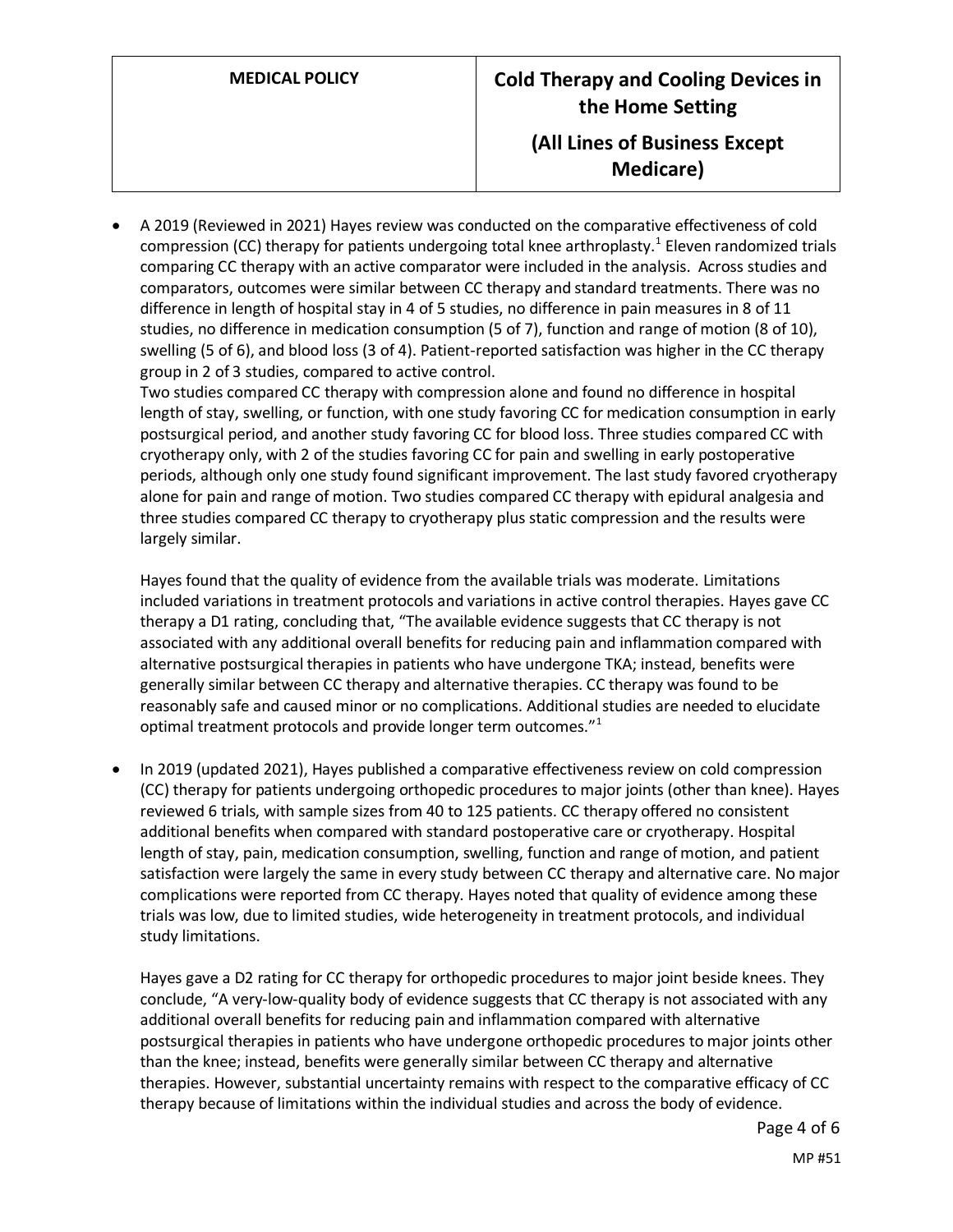Therefore, the evidence is insufficient to conclude that CC therapy does not offer additional benefit compared with alternative interventions. CC therapy was found to be reasonably safe and caused minor or no complications. Additional studies are needed to determine whether CC therapy does provide clinical benefit beyond standard interventions, elucidate optimal treatment protocols, establish which patients may benefit from CC therapy, and provide longer-term outcomes."<sup>2</sup>

• An ECRI Custom Rapid Response – Guidance was published in 2015 (last updated in 2018) regarding continuous cold therapy devices for treating orthopedic trauma.<sup>3</sup> ECRI noted that although cold therapy devices conferred higher rates of patient satisfaction, "(a) comprehensive systematic review directly comparing the use of standard cold pack/ice to continuous cold therapy devices would be useful to determine the utility of these devices in a clinical setting."

# **CLINICAL PRACTICE GUIDELINES**

#### National Comprehensive Cancer Network (NCCN)

In 2021, the NCCN published clinical practice guidelines on breast cancer (version 8.2021).<sup>4</sup> The NCCN panel recommended considering scalp cooling to reduce incidence of chemotherapy-induced alopecia for patients receiving chemotherapy. The data on efficacy of scalp cooling is mainly from the adjuvant setting and also show that results may be less effective with anthracycline-containing regimens.

# **INSTRUCTIONS FOR USE**

Company Medical Policies serve as guidance for the administration of plan benefits. Medical policies do not constitute medical advice nor a guarantee of coverage. Company Medical Policies are reviewed annually and are based upon published, peer-reviewed scientific evidence and evidence-based clinical practice guidelines that are available as of the last policy update. The Companies reserve the right to determine the application of Medical Policies and make revisions to Medical Policies at any time. Providers will be given at least 60-days' notice of policy changes that are restrictive in nature.

The scope and availability of all plan benefits are determined in accordance with the applicable coverage agreement. Any conflict or variance between the terms of the coverage agreement and Company Medical Policy will be resolved in favor of the coverage agreement.

# **REGULATORY STATUS**

#### U.S. Food & Drug Administration (FDA) Device Approval

Active and passive cooling devices with or without compression have been receiving 510(k) marketing clearance by the FDA since 1976. There are more than 30 devices with approval under the 510(k) process (Product Code: ILO).